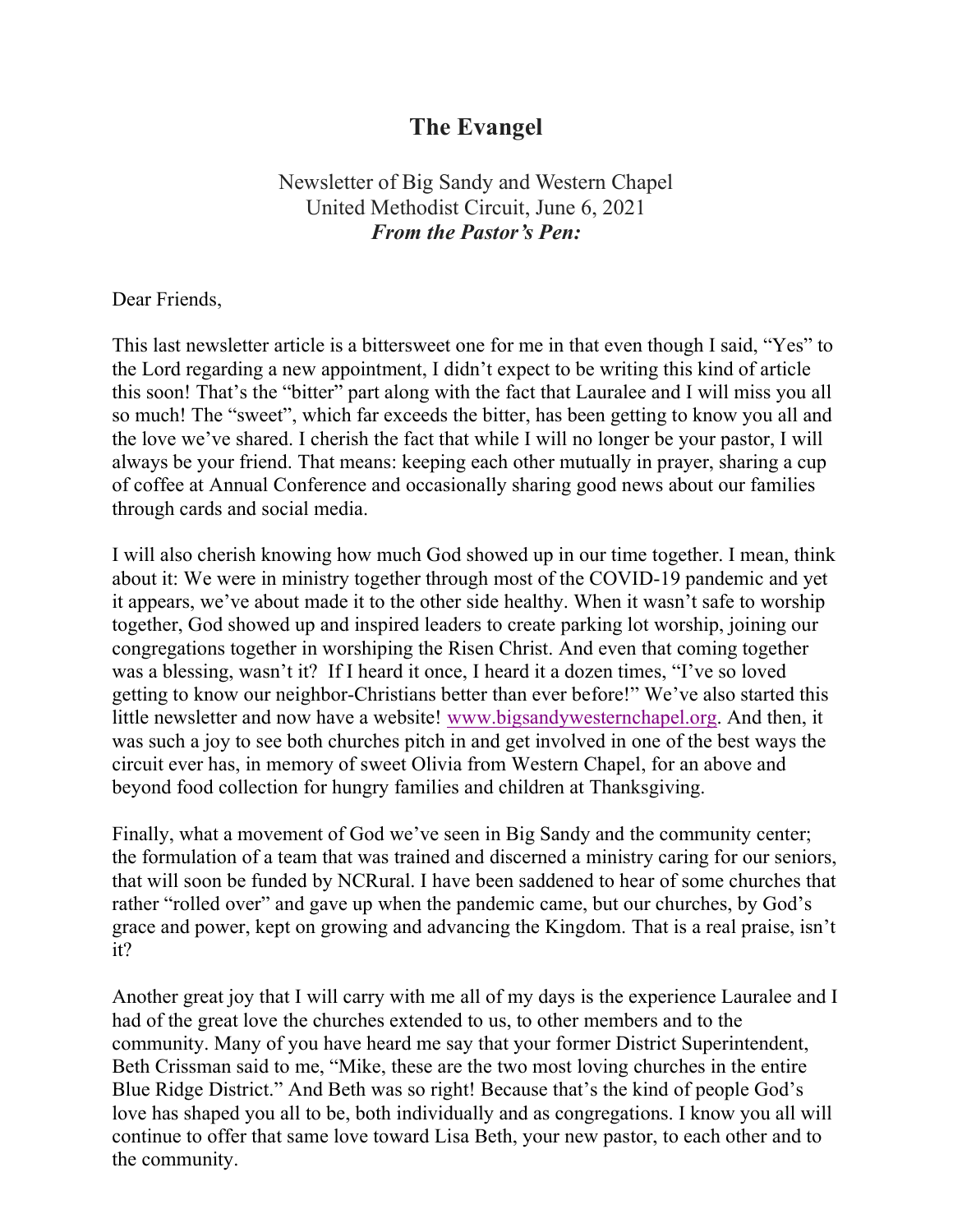Finally, I leave filled with anticipation regarding what God will do in your tomorrows! Our God said, in Isaiah 43:19, "Behold, I am doing a new thing!" I can't wait to hear of the new missions and ministry these two great congregations do with your new pastor. From the bottom of my heart, I join with Paul as he wrote to the church at Philippi, (Phil. 1:6) "I am confident of this, that the one who began a good work among you will bring it to completion by the day of Jesus Christ." This means, for Western Chapel and Big Sandy United Methodist congregations, the best is yet to be!

In Joy,

Michael F. "Mike" Bailey

#### Annual Conference News:

Due to the pandemic, Annual Conference will be "virtual" again this year. It begins on June 12th at 10 a.m. If you would like to "stream" the conference, go to YouTube and search: WNC Annual Conference 2021. This year, the conference is thanking Bishop and Mrs. Leeland for their faithful service, as they enter retirement in September of this year. The 2021 Annual Conference Offering will be evenly divided between two important ministries, The Northern Haiti Mission Connection and UMAR, as requested by Bishop and Mrs. Leeland.

The Northern Haiti Mission Connection partnership supports the work and ministry of Dr. Eugene Maklin and New Hope Hospital. Working with local Haiti leaders, collaborating partners place an emphasis on education, microlending, healthcare and clean water initiatives in Northern Haiti.

UMAR, a ministry founded here in Western North Carolina, promotes community inclusion, independence and growth for adults with intellectual and developmental disabilities through residential, employment and cultural enrichment opportunities.

Checks can be made payable to "WNCC Treasurer" and mailed to the WNC Conference Center at P. O. Box 2757, Huntersville, NC 28070.

### Stewardship Corner:

#### The Paying and Praying Hands

"In the late fifteenth century when Albrecht Dürer was just a struggling student, he and a friend, Franz Knigstein, worked so hard and long they had little time for study and art. So they decided one day, by drawing lots, that Albrecht would continue studying while Franz would work to support him; and then when Albrecht became successful, he would support Franz while Franz finished his studies."